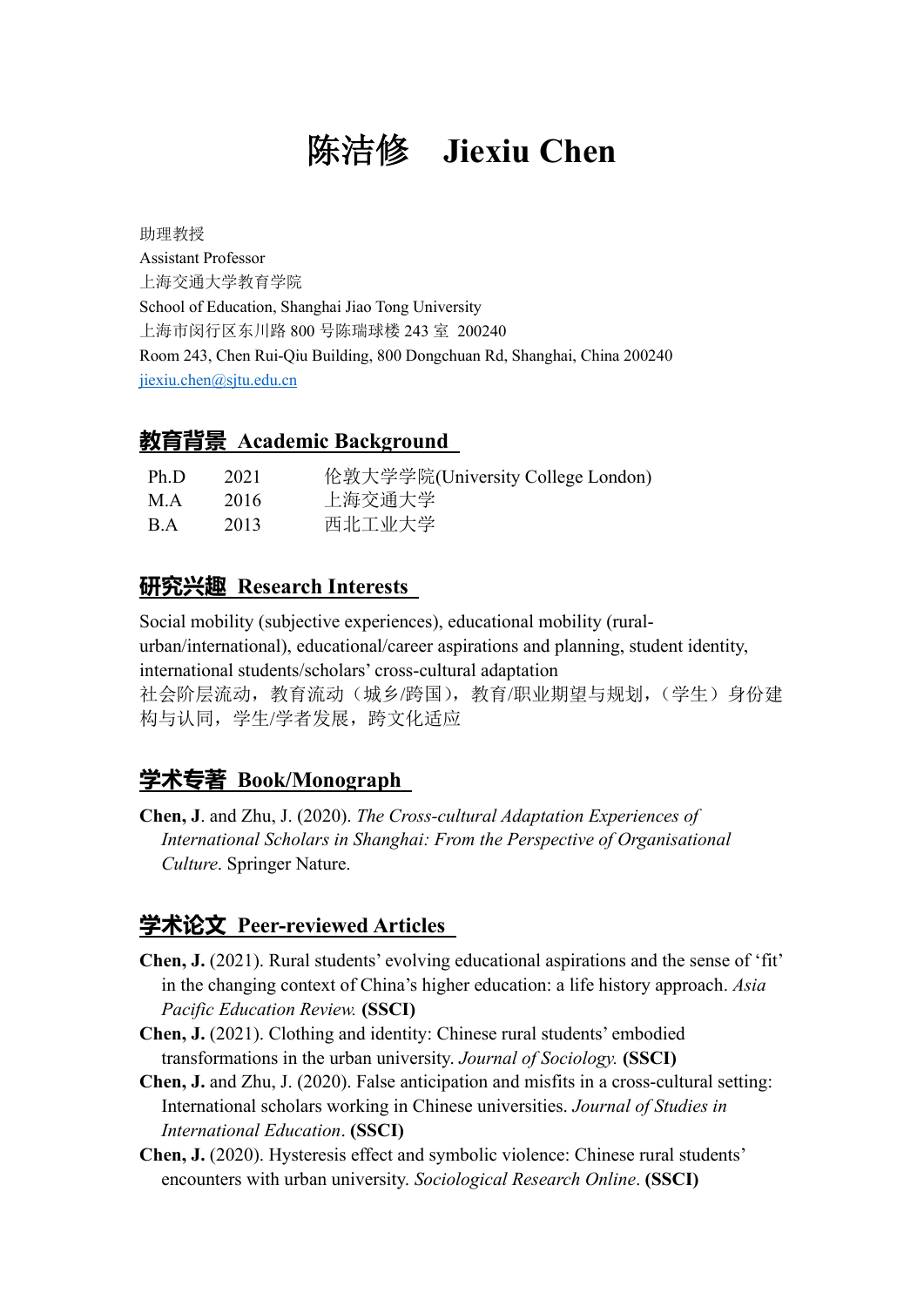**Chen, J.** Ma, C. and Zhu, J. (2015). The Operational Mechanism and Implications of Excellence in Research for Australia (ERA)*, Fudan Education Forum*, (2), pp.94- 99. (in Chinese) **(CSSCI)**

## **在审论文 Manuscripts Under Review**

**Chen, J.** and Zhu, J. Navigating the uncertainty and ambiguity: Institutional habitus and international scholars' adaptation in Chinese universities.

#### **研究项目 Research Projects**

- Chinese Rural students' social mobility experiences through higher education: from a life history approach
- International scholars' cross-cultural adaptation in Chinese universities

• Chinese students' perceptions of responses to the Covid-19 pandemic and their lived lockdown experiences

## **学术奖项 Academic Awards**

• Best Presenter Award. British Postgraduate Network for Chinese Studies (BPCS). Online. 2020.

- Conference scholarship at University College London, London, UK, 2019.
- Scholarship for PhD summer school at European Sociological Association (ESA) conference, Manchester, UK, 2019.
- Scholarship for attending International Perspectives on Education Policy (IPEP) winter school jointly organized by University of Nottingham, Aalborg University and University of Verona, Verona, Italy, 2018
- 国家留学基金委全额博士奖学金 Full scholarship for Ph.D. project awarded by China Scholarship Council, 2016
- 上海市优秀毕业生 Shanghai Outstanding Graduate, Shanghai, 2016

## **教学经历 Teaching Experiences**

• Guest Lecturer at King's College London, MA International Development (Education) (2019 autumn term)

• Guest presenter at University College London, MA Urban Sociology (2020 autumn term)

• Principle facilitator at University College London doctoral training program, Bourdieu Reading Group/Seminar series (2019 autumn, spring terms/ 2020 spring, summer terms/ 2021 spring summer terms)

• Principle facilitator at University College London doctoral training program, Inclusive Higher Education Reading Group/Seminar series (2019 autumn, spring terms)

• PhD mentor at University College London doctoral training program, mentormentee scheme (2018 autumn, spring terms)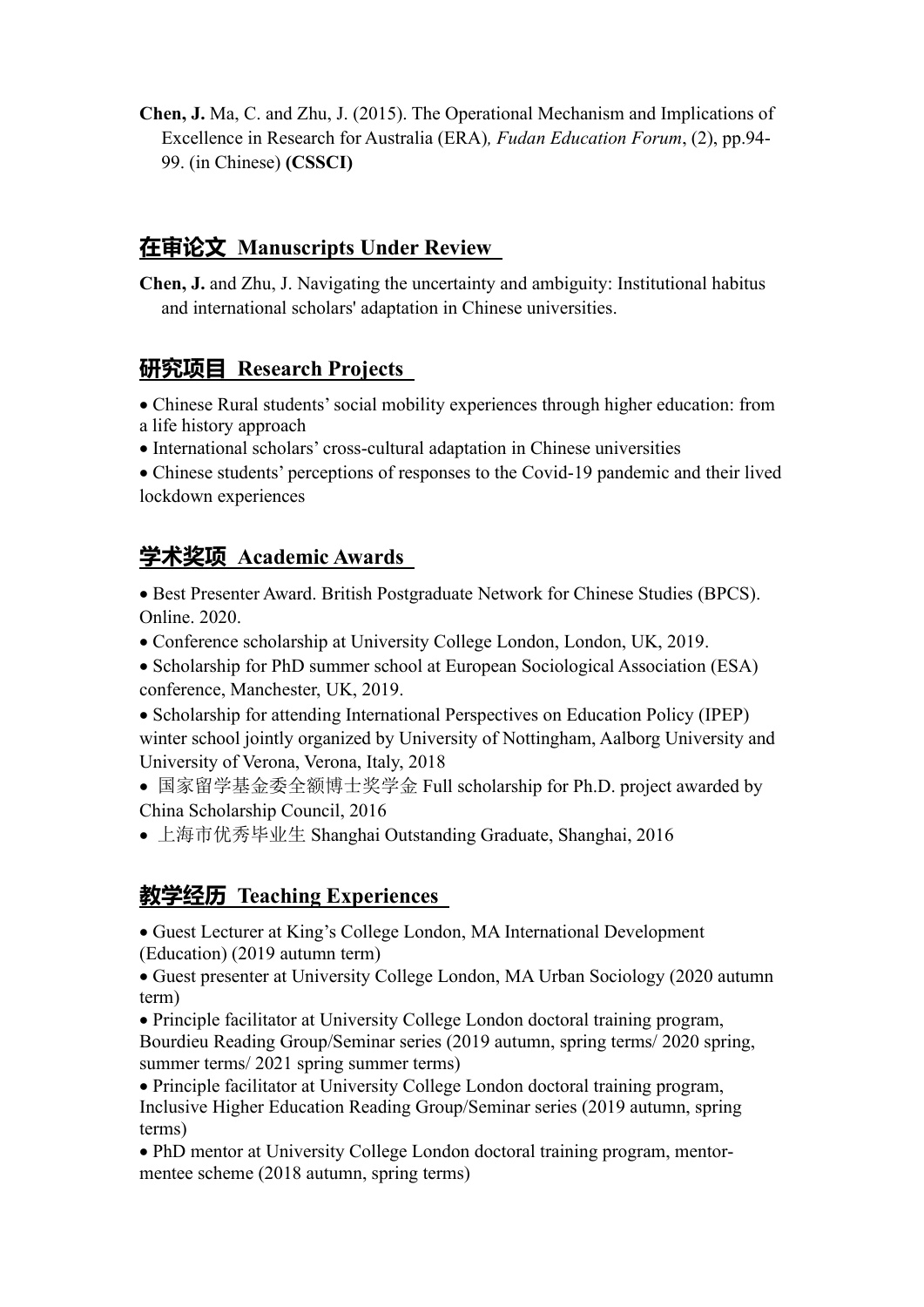#### **会议论文/汇报 Selected Conference Paper/Presentations**

• 陈洁修 (2021), "土", "一张白纸"和"山寨服装": 农村学生的自我认知、 身体实践与身份挣扎,华东师范大学全国实证教育论坛,广州大学承办。 'Rustic', 'blank paper' and 'fake brand': rural students' bodily practices and identity struggles in urban universities, National Empirical Education Forum, East China Normal University, Hosted by Guangzhou University College of Education.

• Chen, J. (2021). Chinese *Hukou* system and rural-urban educational mobility in China. Invited presentation at Technische Universitat Braunschweig: China Competence seminar series. Online.

• Chen, J. (2021). Disjunctures and suffering: exploring the hidden challenges embedded in Chinese rural students' geographical and social mobility through higher education. AusMob Australian Mobilities Research Network symposium. Online.

• Chen, J. and Zhu, J. (2021). Navigating the uncertainty and ambiguity: Institutional habitus and international scholars' adaptation in Chinese universities. University of Manchester, ChinaHE conference. Online.

• Chen, J. (2021). Rural students' transformative habitus in Chinese urban universities. UCL Youth Mobility seminar series. Co-presented with Prof. Johanna Waters.

• Chen, J. (2021). Being and becoming a university student: rural students negotiating the sense of self in Chinese urban universities. Eurostudents Mobility Conference. Online.

• Chen, J. (2020). Rural morality and bodily practice: Chinese rural students' transformative strategies in the urban university. UCL IoE Doctoral School Summer Conference. Online.

• Chen, J. (2020). Hysteresis effect and symbolic violence: Chinese rural students' encounters with urban university. British Postgraduate Network for Chinese Studies (BPCS). Online.

• Chen, J. (2019). Chinese rural students' mobility trajectory within the field of rural education. British Sociological Association (BSA) Annual Conference. Glasgow. UK.

• Chen, J. (2019). The Cross-cultural Adaptation Experiences of International Scholars in Shanghai: From the Perspective of Organisational Culture. "Advancing Intercultural Research and Dialogue: Crossing Boundaries and Building Bridges, 11th IAIR Biennial Conference and the 15th CAFIC Annual Conference" at Shanghai International Studies University, Shanghai, China.

• Chen, J. (2019). Exploring the concept of rural habitus: A Bourdieusian analysis of Chinese rural students' educational desire. European Sociological Association (ESA) Annual Conference. Manchester. UK.

• Chen, J. (2019). Chinese rural students' social mobility experiences through higher education across four decades. Themed workshop 'Make sense of social mobility' at University of Manchester, UK.

• Chen, J. (2018). Chinese rural students entering into the urban university: the role of *guanxi* in *Shengxueyan* (banquet) and campus adaptation. University of Birmingham's 17th Annual Research Conference "Education and Identity: New Directions"